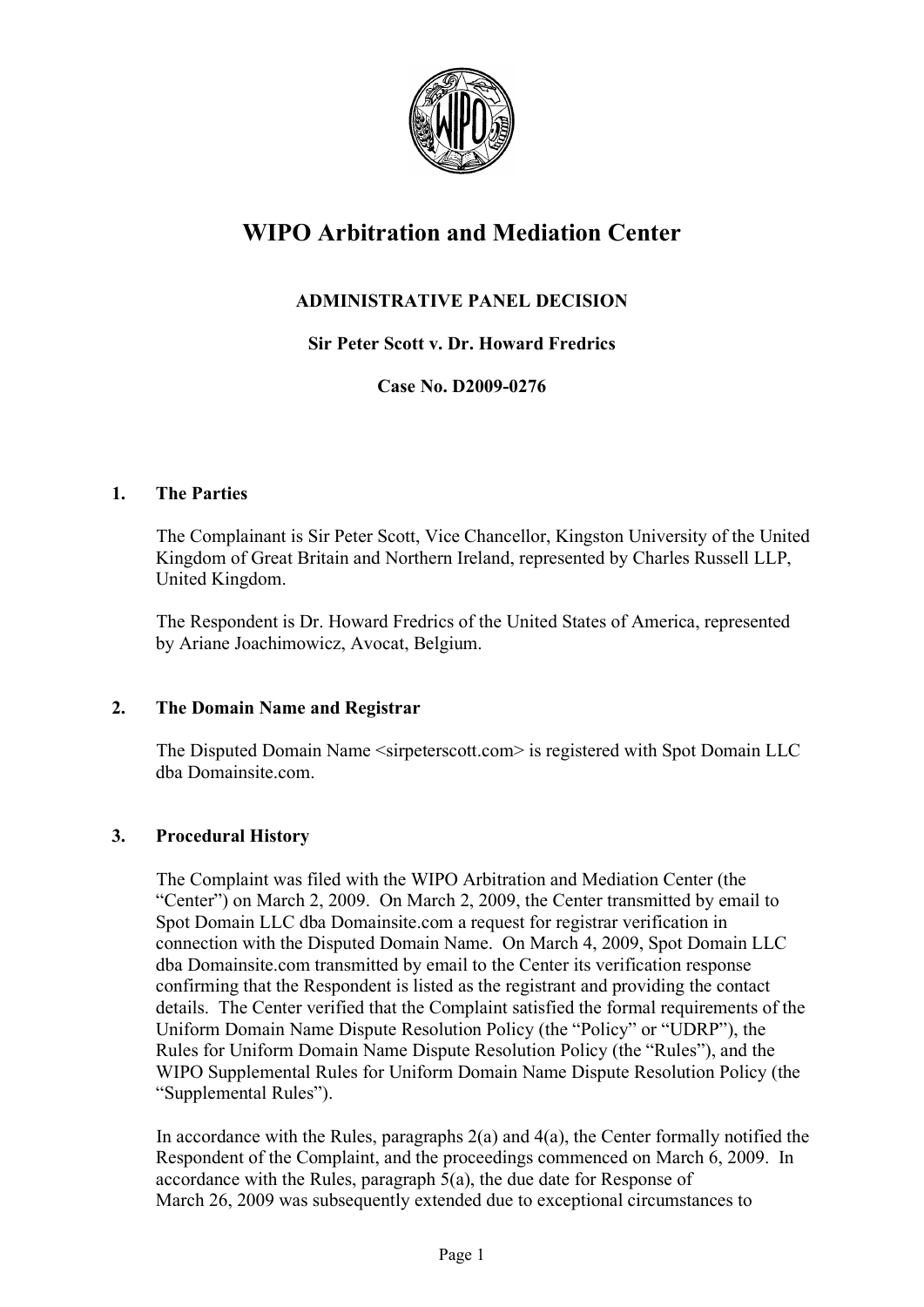April 15, 2009. The Response was filed with the Center on April 15, 2009.

The Center appointed Alistair Payne as the sole panelist in this matter on April 22, 2009. The Panel finds that it was properly constituted. The Panel has submitted the Statement of Acceptance and Declaration of Impartiality and Independence, as required by the Center to ensure compliance with the Rules, paragraph 7.

#### **4. Factual Background**

The Complainant, Sir Peter Scott, is Vice Chancellor of Kingston University, Chairman of the Universities' Association for Lifelong Learning, and President of both the Academic Cooperation Association and the German Academic Exchange Service.

The Complainant has published a number of books in the field of education. The Complainant has also contributed to the works of other academics, made contributions to national newspapers, and given lectures and conferences in the United Kingdom.

The Respondent, Dr. Howard Fredrics, is a former employee of Kingston University. The Respondent operates a website which resolves from the Disputed Domain Name. The Respondent is involved in ongoing Employment Tribunal proceedings against Kingston University.

The Respondent registered the Disputed Domain Name on February 6, 1997, and has subsequently used it to air grievances against the Complainant and Kingston University

#### **5. Parties' Contentions**

#### **A. Complainant**

The Complainant contends that the Disputed Domain Name is identical or confusingly similar to a trademark or service mark in which the Complainant has rights.

The Complainant contends that he has built up substantial and extensive goodwill under the name "Sir Peter Scott", which constitutes a common law trade mark right entitled to protection under the UDRP.

The Complainant contends the Respondent has no rights or legitimate interests in respect of the Disputed Domain Name. The Complainant has granted the Respondent no license to use its name as part of a domain name.

The Complainant contends that the Respondent has misrepresented to a substantial number of visitors to the website that he is the Complainant. The Complainant points to the fact that the title to the website states "Welcome to the web-site of Sir Peter Scott Vice-Chancellor of Kingston University" and is accompanied by a photograph of the Complainant on the opening page in support of this contention.

The Complainant contends that the Respondent is not making a legitimate noncommercial or fair use of the domain name, but rather that the Respondent has used the Disputed Domain Name with the express purpose of targeting and attacking the Complainant and Kingston University.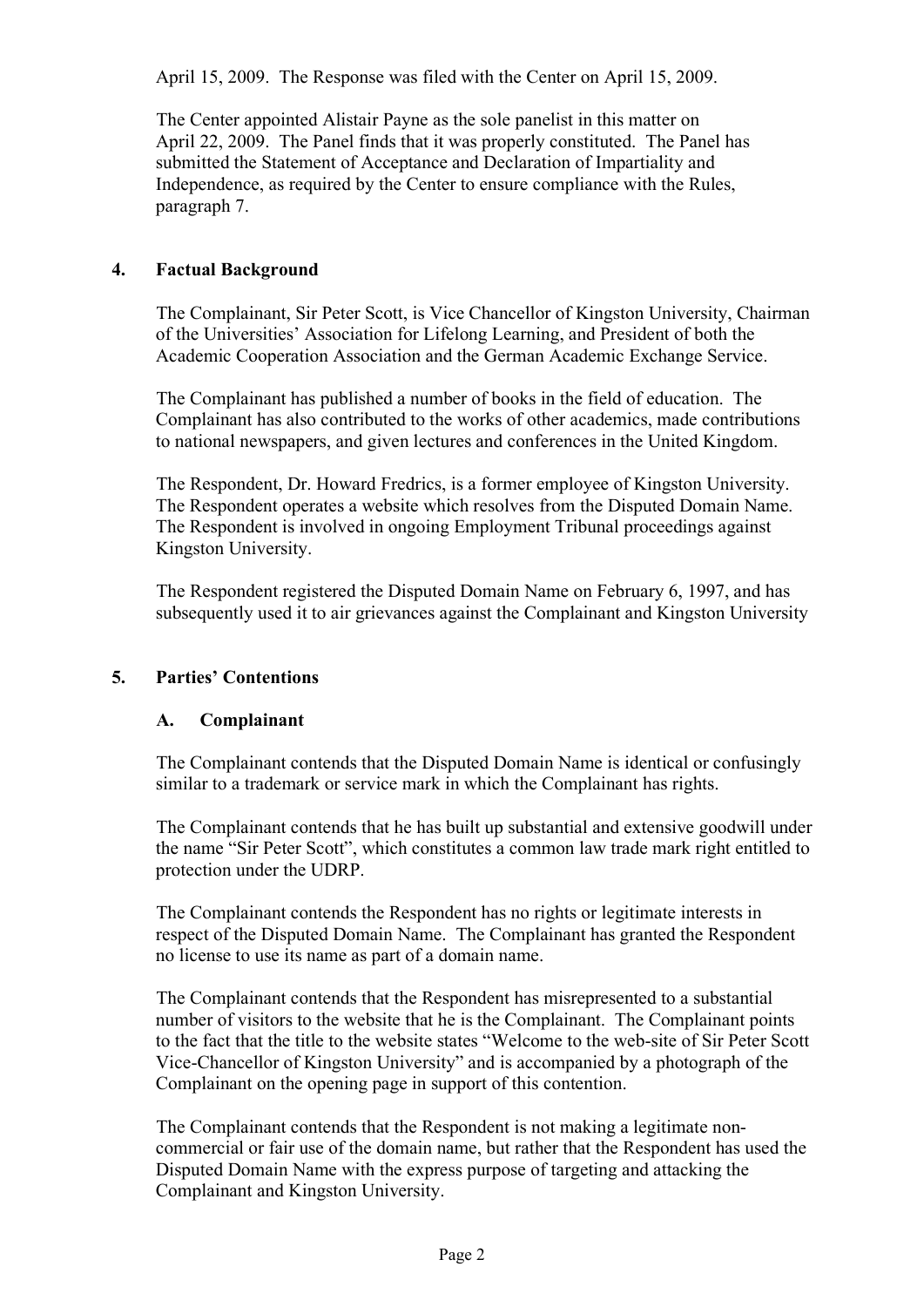Furthermore, the Complainant contends that the website contains insulting and defamatory material.

The Complainant submits that there is no evidence of the Respondent's use of or demonstrable preparation to use the Disputed Domain Name in connection with a *bona fide* offering of goods or services.

The Complainant contends that the Disputed Domain Name was registered and is being used in bad faith. The Complainant supports this contention by reference to content published on the website which includes a photograph of the Complainant which the Respondent does not own and has no permission to use.

The Complainant contends that the Respondent had no other reason for registering the Disputed Domain Name other than for the purposes of tarnishing the Complainant's mark and reputation.

Finally, the Complainant contends that the use of the Disputed Domain Name as a link to defamatory advertisements about Kingston University on Google misleads viewers and is further evidence that the Disputed Domain Name is being used in bad faith.

The Complainant requests in accordance with paragraph 4(i) of the Policy, for the reasons summarized above and more particularly set out in the Complaint, that the Disputed Domain Name be transferred to the Complainant.

## **B. Respondent**

The Respondent denies the allegations put forward by the Complainant.

The Respondent contends that neither the Complainant nor Kingston University own or use the name "Sir Peter Scott" as a trade or service mark. The Respondent supports this contention by referring to the fact that another individual, now deceased, by the name of Sir Peter Scott is more widely recognized for his contributions to society. The Respondent also notes that there are a number of other well-known providers of educational services who go by the name of "Peter Scott".

The Respondent contends that as the first person to register the Disputed Domain Name he is the legitimate owner of the Domain Name.

The Respondent contends that the Complainant has failed to establish a common law trade mark or service mark in his name. The Respondent supports this contention by reference to the fact that there is no evidence that the Complainant used the name "Sir Peter Scott" for commercial purposes or that this name is identified as a source of goods or services.

The Respondent contends the Complainant does not have sufficient rights to ground an action for passing off as the name "Sir Peter Scott" is not the Complainant's real name. The Respondent contends that he has rights and legitimate interests in respect of the Disputed Domain Name which is used as a noncommercial, educational and artistic website containing social commentary on the specific subjects of the Complainant and Kingston University. The Respondent points to the fact he is regularly engaged in the noncommercial professional performance, production and composition of musical works, the subject matter of several of which is Peter Scott.

Respondent contends that the information contained on the web site is true and is in the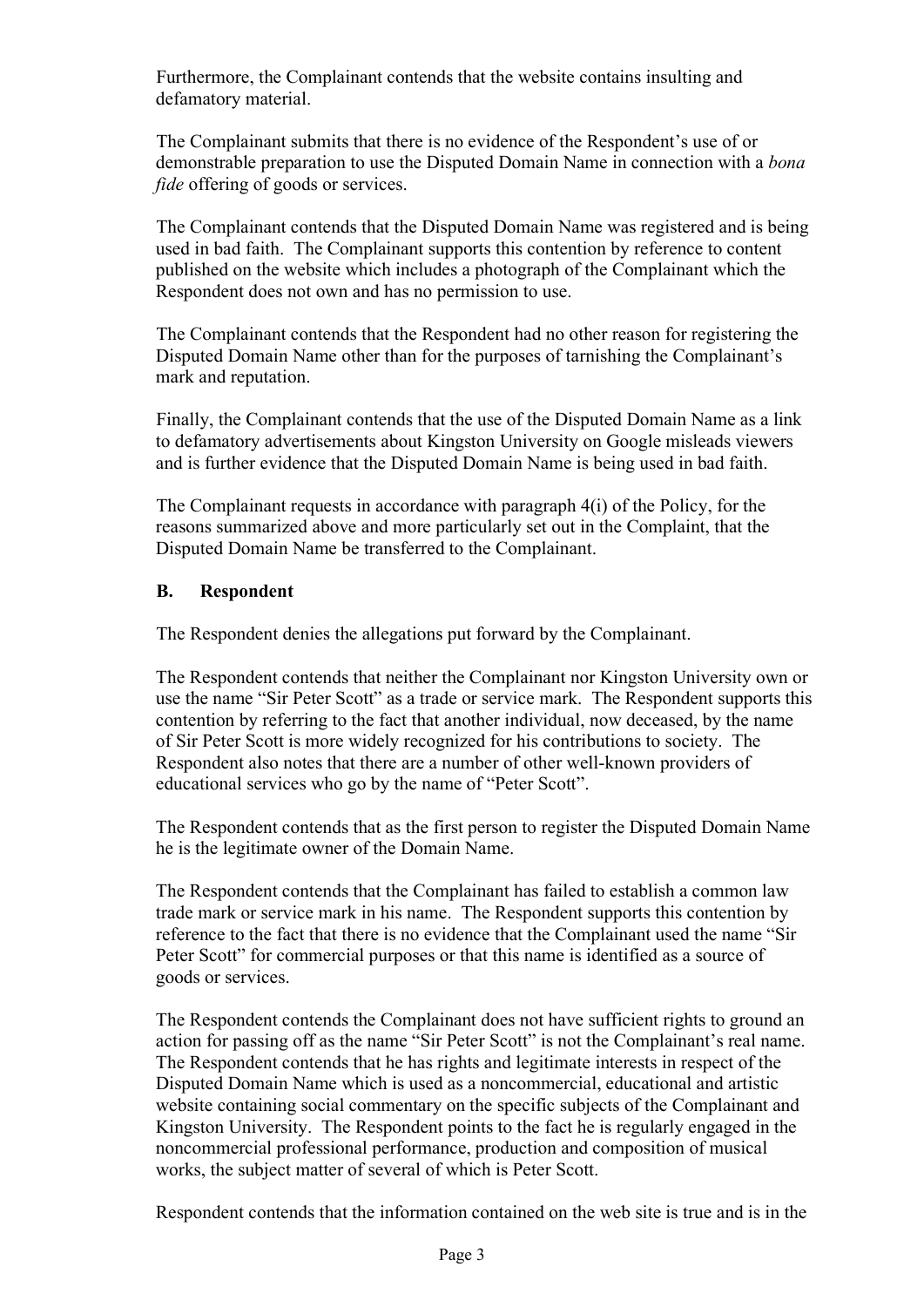genuine public interest. The Respondent supports this contention by reference to the fact the site has received over 300,000 hits since its inception.

The Respondent denies that the Disputed Domain Name is being used in bad faith.

The Respondent contends that he is making a legitimate noncommercial or fair use of the Disputed Domain Name, without intent for commercial gain, to misleadingly divert consumers or to tarnish the alleged mark at issue. In support of this contention the Respondent makes reference to the fact that the web site contains a disclaimer indicating that the web site implies no association with the Complainant.

Respondent contends that the web site's "public interest mission" is consistent with the Respondent's fundamental human right of freedom of expression which supersedes any alleged tarnishment of the Complainant's alleged mark.

## **6. Admissibility of the Claim**

The Panel is willing to accept that the Complaint is brought by Sir Peter Scott personally under his professional address at Kingston University.

#### **7. Discussion and Findings**

#### **A. UDRP Elements**

If the Complainant is to succeed, he must prove each of the three elements referred to in paragraph 4(a) of the Policy, namely that;

- (i) the Disputed Domain Name is identical or confusingly similar to a trade mark in which the Complainant has rights; and
- (ii) the Respondent has no rights or legitimate interests in respect of the Disputed Domain Name; and
- (iii) the Disputed Domain Name has been registered and is being used in bad faith.

The Panel will proceed to establish whether the Complainant has discharged the burden of proof in respect of the three elements referred to in paragraph 4(a) of the Policy.

## **B. Identical or Confusingly Similar**

If the Complainant is to succeed, he must prove either registered or unregistered trade mark rights in the name "Sir Peter Scott" in order to satisfy paragraph 4(a)(i) of the Policy.

While the Complainant is called Sir Peter Scott, the Panel notes that the Complainant has provided no evidence that he owns a registered trade mark for his name.

A number of previous WIPO UDRP panelists have held that in order for an individual to rely on unregistered trade mark rights he or she must be able to demonstrate use of the mark in trade or commerce. Merely having a famous name (such as a businessman, or religious leader) is not necessarily sufficient to demonstrate unregistered trademark rights.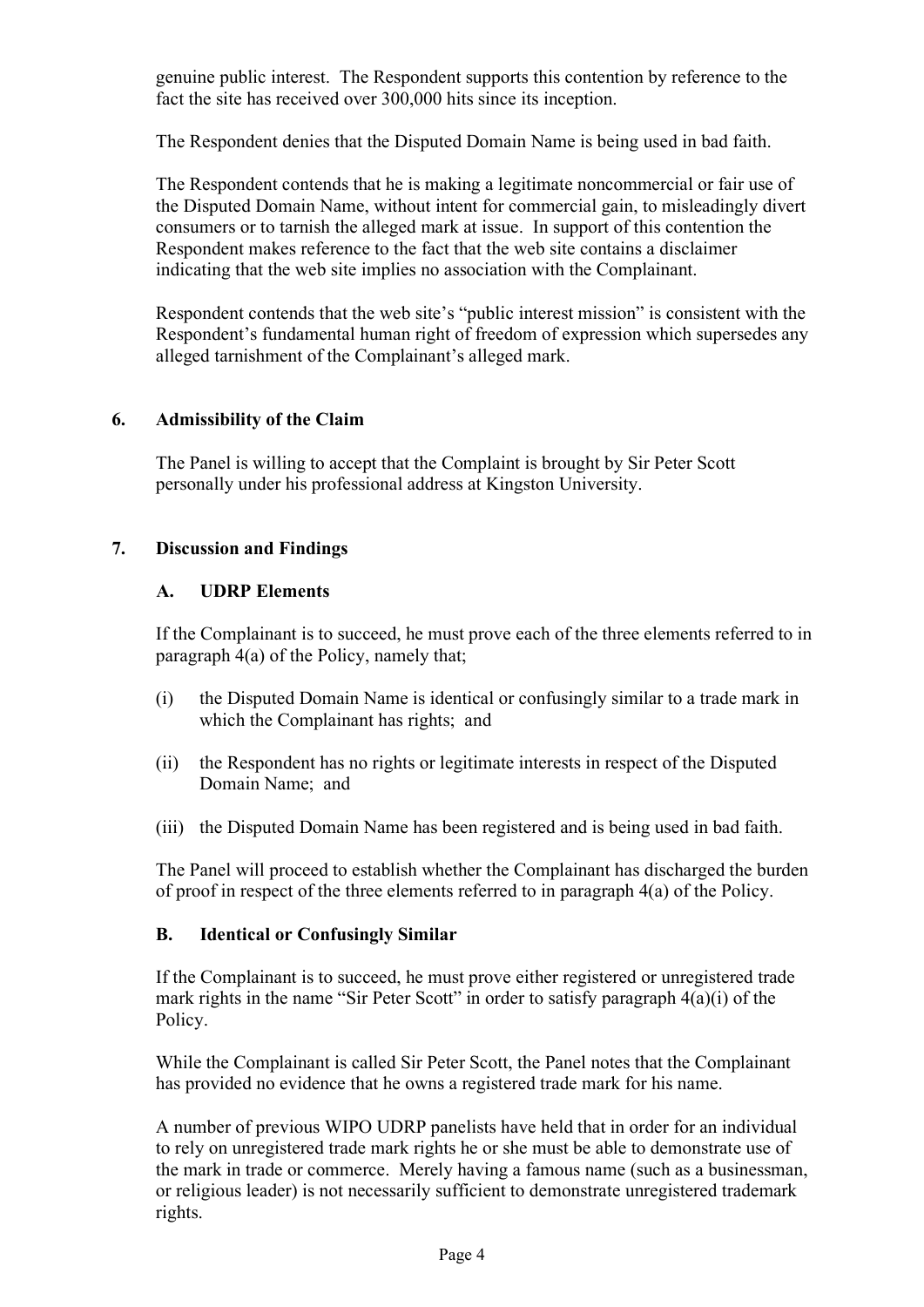In *Chimnoy Kumar Ghose v. ICD Soft.com and Maria Sliwa*, WIPO Case No. D2003-0248, and *Julia Fiona Roberts v. Russell Boyd*, WIPO Case No. D2000-0210, it was held that to the Complainant must demonstrate that their name has been used in commerce and has acquired a sufficient secondary association in order to establish that a common law trade mark exists.

In *Ahmanson Land Company v. Save Open Space and Electronic Imaging Systems*, WIPO Case No. D2000-0858, the Panel held that:

"A mark comprising a personal name has acquired secondary meaning if a substantial segment of the public understand the designation, when used in connection with services or business, not as a personal name, but as referring to a particular source or organization."

In circumstances concerning a published writer, the Panel in *Jeanette Winterson v. Mark Hogarth*, WIPO Case No. D2000-0235 found that common law trademark rights can exist in an author's name. However, in *Jeanette Winterson* the Complainant was a well-known author, who sold several hundred thousand copies of her books worldwide every year.

The Panel accepts that Sir Peter Scott has established a reputation in his academic field as the author of numerous works. However, there is no other evidence before the Panel of use in commerce before the Panel which points to the development of the requisite goodwill. On the present record, it appears to the Panel that the name "Sir Peter Scott" has not acquired sufficient goodwill or secondary association with the Complainant sufficient to establish a common law trademark.

There is no evidence that the Complainant has commercially exploited his name in trade, for example as an author or broadcaster to a sufficient extent for it to constitute a "brand". It does not appear that the mark "Sir Peter Scott" would be understood by a substantial segment of the public, when used in connection with services or business, as necessarily referring to the Complainant. This is particularly the case given that a well known academic and broadcaster was also called Sir Peter Scott.

The Panel notes that this approach is consistent with the position stated in the Final Report on the Second WIPO Domain Name Process that the Policy should be limited to personal names that have been commercially exploited.

Even though this case would seem to raise an important issue concerning legitimate criticism and free speech, the Policy simply does not extend to cases in which the Complainant has not established the requisite trade mark rights. The Panel notes that court proceedings are pending concerning the web site at the Disputed Domain Name and that under the circumstances this would appear to be the appropriate forum for the resolution of the matters in issue between the parties.

As the Complainant has failed to adduce sufficient evidence to establish that he has common law trade mark rights in his name, the Complainant has failed to satisfy the requirements of paragraph 4(a)(i) of the Policy.

## **C. Rights or Legitimate Interests**

The Panel does not consider that a decision based on paragraph  $4(a)(ii)$  of the Policy is required as the Complainant fails under paragraph 4(a)(i) of the Policy for reasons provided above.